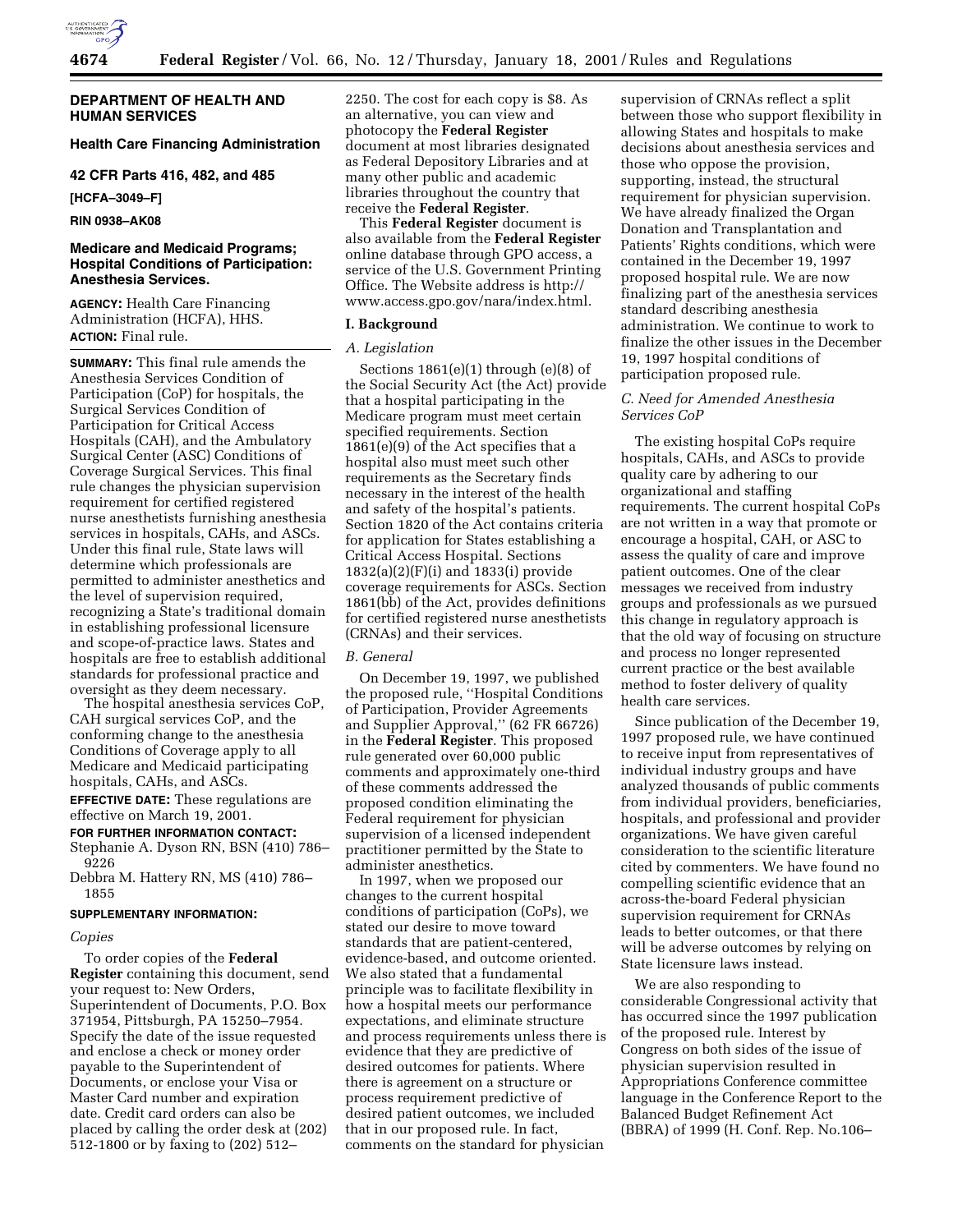479, at 873 (November 18, 1999)) urging the Secretary to determine whether there was sufficient information to move forward with a final rule. The literature we reviewed (see appendix) indicated that the anesthesia-related death rate is extremely low, and that the administration of anesthesia in the United States is safe relative to surgical risk.

There have been no studies published within the last 10 years demonstrating any need for Federal intervention in State professional practice laws governing CRNA practice. Currently, there is no reason to require a Federal rule in these conditions of participation mandating that physicians supervise the practice of another State-licensed health professional where there is a statutory provision authorizing direct Medicare payment for the services of that health professional. We believe there is no reason to change our proposed approach, which gives States and hospitals the flexibility to determine necessary oversight. We believe the change, based on the available information, appropriately reflects the important value of regulatory flexibility.

## *D. Recognizing State Laws and Professional Scope of Practice*

Congress has specified which nonphysician health professionals may receive separate payment for their professional services (such as CRNAs and nurse practitioners). In addition, Congress left the function of licensing these health professionals to the States. Medicare recognizes the scope of practice established by the States for these health professionals. Prior to this final rule, Medicare's hospital CoPs did not have Federal requirements for physicians to supervise the practice of another State-licensed health professional where there is a statutory provision authorizing direct Medicare payment for the services of that health professional, with the sole exception of the Federal requirement for physician supervision of CRNAs. We do not believe that there is evidence to support maintaining a special Federal requirement for physician supervision of CRNAs.

Eliminating the Federal requirement for physician supervision of CRNAs is not a judgment on our part that one health professional is better than another or that one type of care is superior. The change in regulatory approach reflected in this final rule was discussed in the preamble of the hospital CoPs proposed rule (62 FR 66740). This rule establishes a shared commitment to quality care among us, the States, and Medicare providers.

Medicare providers are in the best position to assess the evidence and consider data relevant to their own situations (for example, physician access, hospital and patient characteristics and needs of rural areas) about the best way to deliver anesthesia care. Hospitals can always exercise stricter standards than required by State law. We will monitor the effects on the quality of anesthesia care furnished to Medicare beneficiaries resulting from the greater flexibility provided to States and hospitals under this rule.

### **II. Analysis of and Responses to Public Comments**

We received approximately 20,000 comments on the issue of physician supervision of CRNA administration of anesthesia. Comments were largely split among CRNAs, representatives of rural areas, and supporters of State oversight who favor the proposal; and physicians who, in general, opposed the proposal and argued that anesthesia administration is the practice of medicine, requiring advanced medical education. A summary of the major issues and our responses follow:

### *State Law and Professional Scopes of Practice*

*Comment:* The majority of comments focused on whether States' scope-ofpractice laws are the proper level of regulatory oversight. Most physicians maintained that anesthesia is the practice of medicine which should only be practiced by a licensed physician, and opposed the provision permitting State licensed independent practitioners to administer anesthetics without physician supervision. These commenters argued that, because of disparities among the various States, laws are inconsistent and result in inequality of care across the country. As a result, they stated that Medicare beneficiaries would lose an important Federal guarantee for minimum standards of anesthesia care, and instead would be subjected to a variety of State laws. Conversely, other commenters argued that the Federal rule preempts State law, creating barriers to practice and limiting opportunity for nurse anesthetists licensed as independent practitioners. A physician supervision requirement, they asserted, diminishes the role of local jurisdictions and authorities that regulate and/or license other health professions and aspects of health service delivery. Commenters also stated that the current Federal requirement for physician supervision has been a disincentive for employers to hire CRNAs, decreasing flexibility and efficiency in anesthesia

services, and limiting access in certain areas. One commenter wrote that it is the State that best understands its individual geographical, population, and financial needs and resources and how these resources can best be utilized to deliver safe, quality anesthesia services.

*Response:* We respect the authority of States to meet regional/local needs. Setting forth a final rule that allows States the ultimate determination regarding which licensed independent practitioners may administer anesthesia does not prohibit any State or hospital from requiring physician supervision. It will effectively provide greater discretion to State authorities that are experienced at regulating the licensing, education, training, and skills of the professionals practicing under their purview, without the burden associated with duplicative regulatory oversight. There is no evidence that States are less concerned with ensuring safety and quality than the Federal government, especially where the health of their citizens is at stake. We disagree that States are less capable or less committed to protecting patients and ensuring quality anesthesia services than the Federal government. The final rule removes the ''across the board'' Federal requirement for physician supervision in every case of anesthesia administration. At the same time, it broadens overall flexibility by permitting individuals and authorities closer to patient care delivery to make decisions about the best way to deliver health care services.

*Comment:* Some commenters were concerned that this change in regulatory approach would grant the right to practice medicine to individuals who were not properly prepared to do so. One commenter pointed out that we were giving unsupervised privileges to prescribe narcotics, paralytic agents, and cardiac drugs to people who have neither a medical license nor the training and credentialing that is associated with a medical license.

*Response:* States regulate professionals who may prescribe medicines as well as which medical procedures may be performed under a professional license through their professional practice laws. Our regulations do not determine prescribing authority or grant medical licenses, and this final rule does not change the traditional purview under which these professional scope-ofpractice issues have occurred in the past. The final rule does not prohibit physicians from practicing medicine, nor does it allow nurse anesthetists to practice beyond the scope of their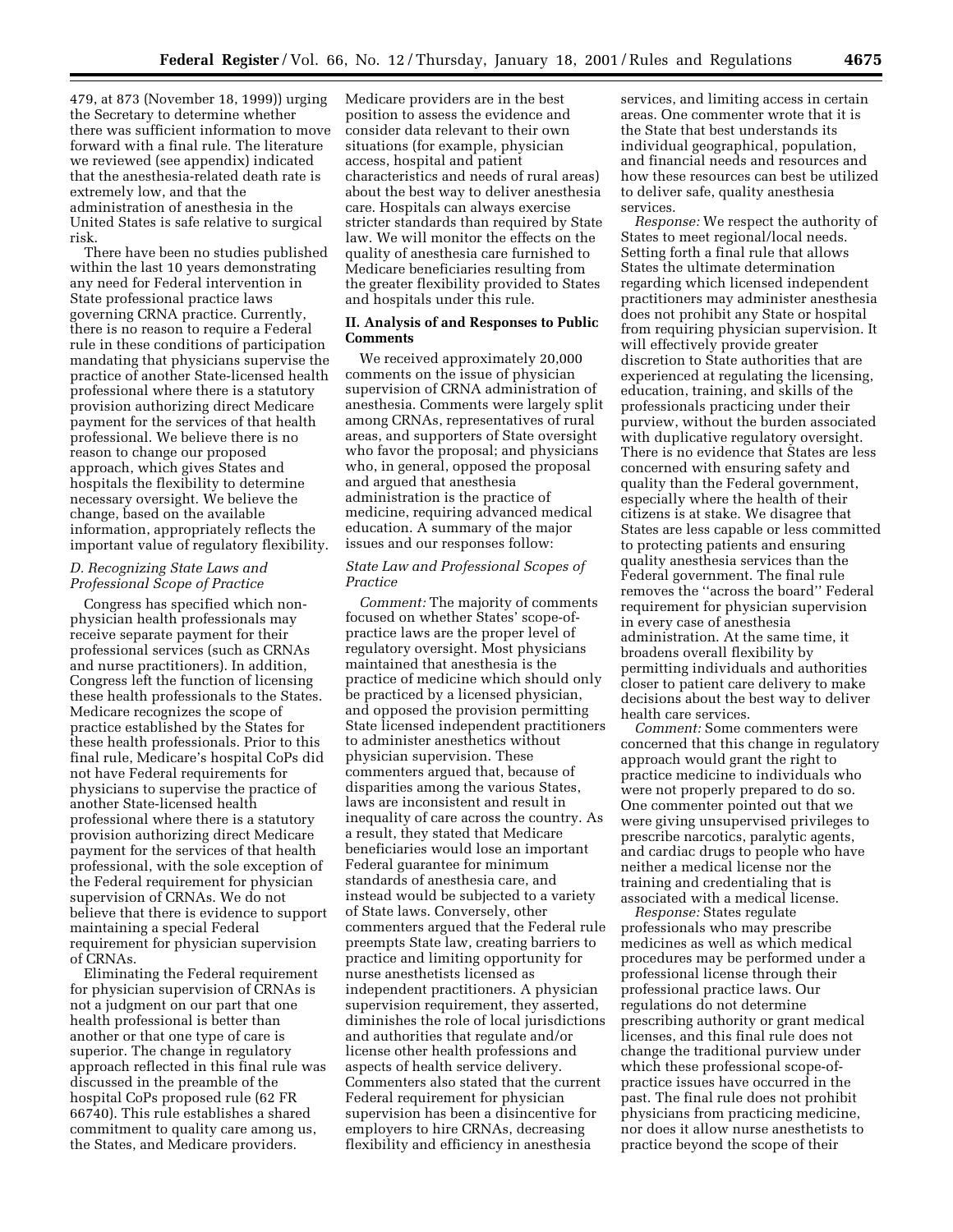practice or authority granted them by States.

*Comment:* We received several comments from both physicians and nurse anesthetists in support of allowing physicians, hospitals, and surgical centers more responsibility for the care they furnished. Some commenters noted that the medical staffs within institutions should determine guidelines for supervision of all health care personnel contributing to the medical care of patients. Several commenters recognized the value of allowing hospital boards and medical staffs to set the standards of care. These commenters thought that relying on greater accountability from doctors and hospitals instead of Federal regulation would lead to better care for patients. Commenters noted that this rule would allow hospitals to set standards different from us, based on review and input from physicians and other health professionals. The American Hospital Association (AHA) also supported this rule change, stating ''This new policy ensures that only personnel trained in administering anesthesia are allowed to do so. This requirement balances accountability with flexibility.''

*Response:* We agree that providers have a shared responsibility, with us and the States, to assure quality standards of practice. We are pleased that the hospital industry recognizes the values of accountability and flexibility in Federal regulation. Allowing States to make determinations about health care professional standards of practice, and hospitals to make decisions regarding the delivery of care, assures that those closest to, and who know the most about, the health care delivery system are accountable for the outcomes of that care.

*Comment:* Several commenters stated that the administration of anesthesia has never been exclusively the practice of medicine. These commenters noted that anesthesia administration is within the scope of practice of nurses, physicians, dentists, podiatrists, and other professionals who have been properly educated and credentialed in the field of anesthesia. Since more surgical procedures are moving out of the hospital into clinic and office settings, an institution needs the flexibility to utilize the anesthesia professional of its choice which best matches the needs of the patient.

*Response:* Although this final rule governs anesthesia administration in hospital, CAH, and ASC settings only, we agree with the need for flexibility in other settings, especially as surgical techniques, methods for administering

anesthesia and the availability of drugs is improved.

We believe that the range of patient types, surgical procedures, new technologies, and provider settings (for example, hospital outpatient departments, intensive care units, and teaching hospitals) makes an across-theboard Federal requirement overly burdensome. Differences between a healthy young patient undergoing minor surgery in a hospital outpatient department and a medically compromised, elderly patient undergoing major surgery in a large teaching facility are so great that a single Federal requirement is not applicable in every situation.

*Comment:* Several commenters objected to our arguments that eliminating CRNA supervision would, ''allow greater flexibility to hospitals and practitioners'' and would ''give deference to State scope-of-practice laws''. These commenters believe that our reasoning is weak, especially in the absence of documentation that either of these issues is a problem.

*Response:* We disagree with these commenters. As previously noted, we respect State control and oversight of health care professionals by deference to State licensing laws which regulate professional practice. There is no reason to consider physician supervision of CRNAs a special case requiring a national standard. Advances in anesthesia and surgical techniques, the availability and discovery of new drugs, and the varying medical presentations of patients make it less prudent to rely on a single national standard requiring physician supervision of CRNAs to be applied in every situation. Doing so risks losing the accountability of practitioners, both to make clinical decisions based on the needs of patients, and to utilize resources effectively. We believe States need flexibility from Federal oversight of those processes, such as professional licensing, for which they are ultimately accountable. In fact, it is at the State level where much direct input by health professionals into scope-of-practice and licensing laws takes place.

*Comment:* One commenter asked what rule would be operative in the absence of any State law.

*Response:* The final rule allows only a licensed practitioner permitted by the State to administer anesthetics to do so. Therefore, State health professional practice laws, such as those covering nurse and physician practice, as well as hospital licensing requirements, would be the basis for determining which health care professionals can administer anesthesia in any given State.

### *Safety and Quality of Care*

*Comment:* Many of the commenters who wrote expressing concern over quality of anesthesia services referred to published research to support their point of view. For example, many commenters who support the proposed rule stated that evidence shows anesthesia administered by CRNAs to be as safe as that administered by anesthesiologists. In contrast, we also received comments from anesthesiologists who noted positive patient outcomes from anesthesia administration to be related to the presence of the anesthesiologist. The articles most frequently cited by commenters were three by Jeffrey Silber, M.D. and colleagues (1992, 1995, 1997), and another by J.P. Abenstein and M.A. Warner (1996). Many commenters claimed these studies concluded either an anesthesiologist alone, or a CRNA in ''collaboration'' with an anesthesiologist, had better patient outcomes than a CRNA alone. Many commenters contend, erroneously, the recommendations from the Abenstein & Warner article were adopted by the Minnesota legislature (although it is not clear to what recommendations the commenters were referring). Many other commenters urged us not to consider the change made by this rule until there is solid, scientifically defensible outcome data to establish that independent nurse anesthesia care is just as safe as anesthesiologist care.

*Response:* The conclusions of the commenters were not supported by findings from the studies they cited, nor do the studies conclude that States provide inadequate oversight and that a Federal standard is therefore necessary. We reviewed available literature and found the following major conclusions (see appendix).

• All literature surveyed agreed that the anesthesia-related death rate is extremely low, and the administration of anesthesia in the United States is safe relative to surgical risk. In fact, according to the 1999 Institute of Medicine Report *To Err Is Human,* ''anesthesia mortality rates are about one death per 200,000–300,000 anesthetics administered, compared with two deaths per 10,000 anesthetics administered in the early 1980s,'' a 40 to 60-fold improvement.

• There are no studies published within the last 10 years that are specific to the issue of the final rule, namely provision of anesthesia care by CRNAs practicing without physician supervision. All of the studies we reviewed had significant limitations. Conclusions are limited by these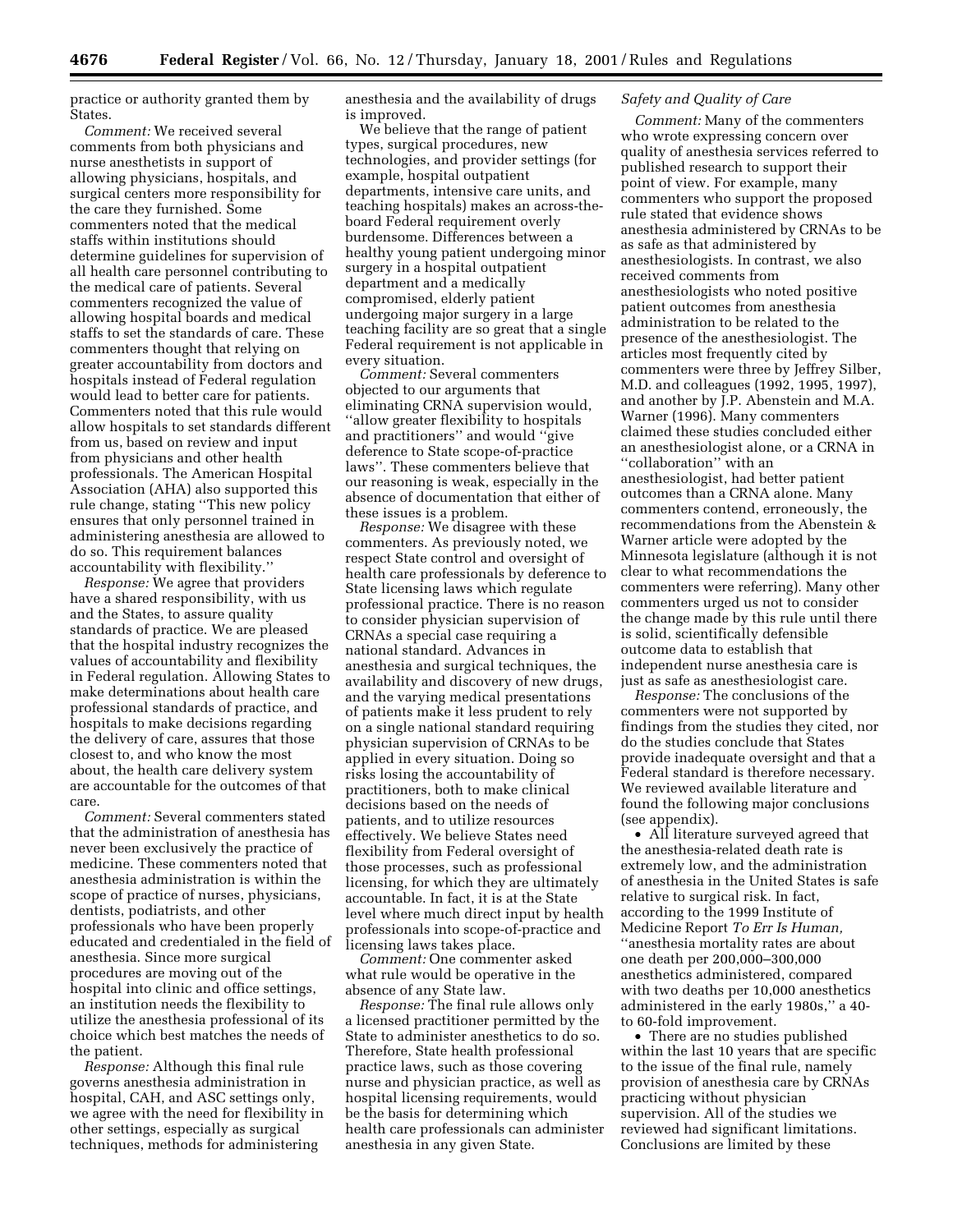studies' failure to control adequately for possible correlations among variables such as higher risk patients and hospital characteristics (for example, size and sophistication of medical technology) as they would affect deaths attributable to anesthesia.

• There is no evidence that there would be adverse outcomes by relying on States and hospitals to regulate the appropriate supervision and scope of practice of health professionals administering anesthesia. Nor has there been any evidence that States do a poor job in regulating and overseeing health care professional practice or that States are not capable of making decisions regarding requirements for supervision of one State-licensed independent practitioner by another.

In the Silber studies, the authors did not conclude that CRNAs may be providing poor care that might more likely lead to negative outcomes. The 1992 study did not address whether there is an association between patient outcomes and the type of professional who furnished anesthesia. The anesthesia variable used in the study was not specific to the patient, rather it was a variable at the hospital level (for example, percent of anesthesiologists who are board-certified). The anesthesia variable might be a proxy indicator of quality of the hospital: Thus, there would be lower mortality in the higher quality hospitals and if a complication occurred the patient would more likely be rescued.

Silber urges ''that the limitations of the project be recognized.'' The limitations include: There were relatively few deaths, adverse outcomes and failures, and relatively few patients per hospital so the rates could only be compared for groups of hospitals, not specific facilities.

In a subsequent article to the one summarized above, Silber and colleagues (1995) found that ''most of the predictable variation in outcome rates among hospitals appears to be predicted by differing patient characteristics rather than by differing hospital characteristics, that is, by who is treated rather than by the resources available for treatment.'' The authors found higher proportions of boardcertified anesthesiologists to be associated with lower death and failure rates, but also with higher adverse occurrence rates. The study did not address the relationship between the patient outcomes and the type of professional who furnished the anesthesia care. The study did not address the issue of provision of anesthesia care by CRNAs supervised and not supervised by physicians. The

article presents no information that States are not capable of making decisions regarding requirements for supervision of one State-licensed independent practitioner by another. Silber and his colleagues (1997) have also conducted methodological studies that compare the usefulness of three outcome measures, mortality, complication and failure-to-rescue rates. They concluded that for the general surgical procedures studied, the complication rate is poorly correlated with the death and failure rate. The authors suggest that great caution be taken when using complication rates and that they should not be used in isolation when assessing hospital quality of care. The study did not address the relationship between the patient outcomes and the type of professional who furnished the anesthesia care. Nor did the study address the issue of provision of anesthesia care by CRNAs supervised and not supervised by physicians, the issue in the rule. The article presents no information that States are not capable of making decisions regarding requirements for supervision of one State-licensed independent practitioner by another.

We have also reviewed a more recently published article by Dr. Silber (July 2000) and colleagues from the University of Pennsylvania. This article also is not relevant to the policy determination at hand because it did not study CRNA practice with and without physician supervision, again the issue of this rule. Moreover, it does not present evidence of any inadequacy of State oversight of health professional practice laws, and does not provide sound and compelling evidence to maintain the current Federal preemption of State law.

Even on its own terms, the study has the following methodological shortcomings:

• The study used a non-experimental research design and only examined claims data, instead of reviewing medical records or observing actual care. Even though the researchers statistically controlled for 106 proxy indicators of care, without a stronger research design, they can only make a weak conclusion about an ''association'' between a variable and an outcome.

• The study did not control for the cause of death. Cases where a patient died from an anesthesia related cause, the surgery itself, an unrelated medical error, or an unknown medical condition are all considered, regardless of the cause of death. Not having data on deaths actually attributed to anesthesia is problematic since the mortality data used covers any death occurring within

30 days of a hospital admission. Events occurring 30 days from admission cannot be attributed to the anesthesia care alone. While the researchers argue that ''delayed'' death (that is, within 30 days of admission) is the appropriate measure of mortality for anesthesia care, the study does not produce causal evidence for such a theory. At a minimum, the researchers could have presented results for mortality measured for shorter periods of time such as within 72 hours of admission which may or may not have shown different outcomes for short-term and delayed deaths.

• Both the study and comparison groups included cases where physicians supervised CRNAs and personally furnished anesthesia. (The study group also included cases where anesthesiologists medically directed residents). The purpose of the study was to examine differences when an anesthesiologist versus a nonanesthesiologist physician is involved in the case. One cannot use this analysis to make conclusions about CRNA performance with or without physician supervision.

• The study used data where anesthesia was furnished by unknown suppliers (incorrectly referred to in the article as ''unknown providers'') either personally providing care or supervising CRNAs. Because a supplier is not a physician there are likely to be data coding errors which could contaminate and bias the results.

Even if the methodological shortcomings were fixed, because the study did not address the issue in the final rule, it is inappropriate to impute results from this study to the issue in this final rule, the provision of care by CRNAs supervised and not supervised by physicians.

Even if the recent Silber study did not have methodological problems, we disagree with its apparent policy conclusion that an anesthesiologist should be involved in every case, either personally performing anesthesia or providing medical direction of CRNAs. Such a policy is much more restrictive than current Medicare policy because it would prohibit non-anesthesiologist physicians to supervise CRNAs. This would make it difficult to perform surgeries in many small and rural hospitals because anesthesiologists generally do not practice in these hospitals.

Finally, even if we were to consider that the Silber article should guide our policy, we note, that due to the difference between relative risk and absolute risk, the reported size-effect is too small to cause us to change our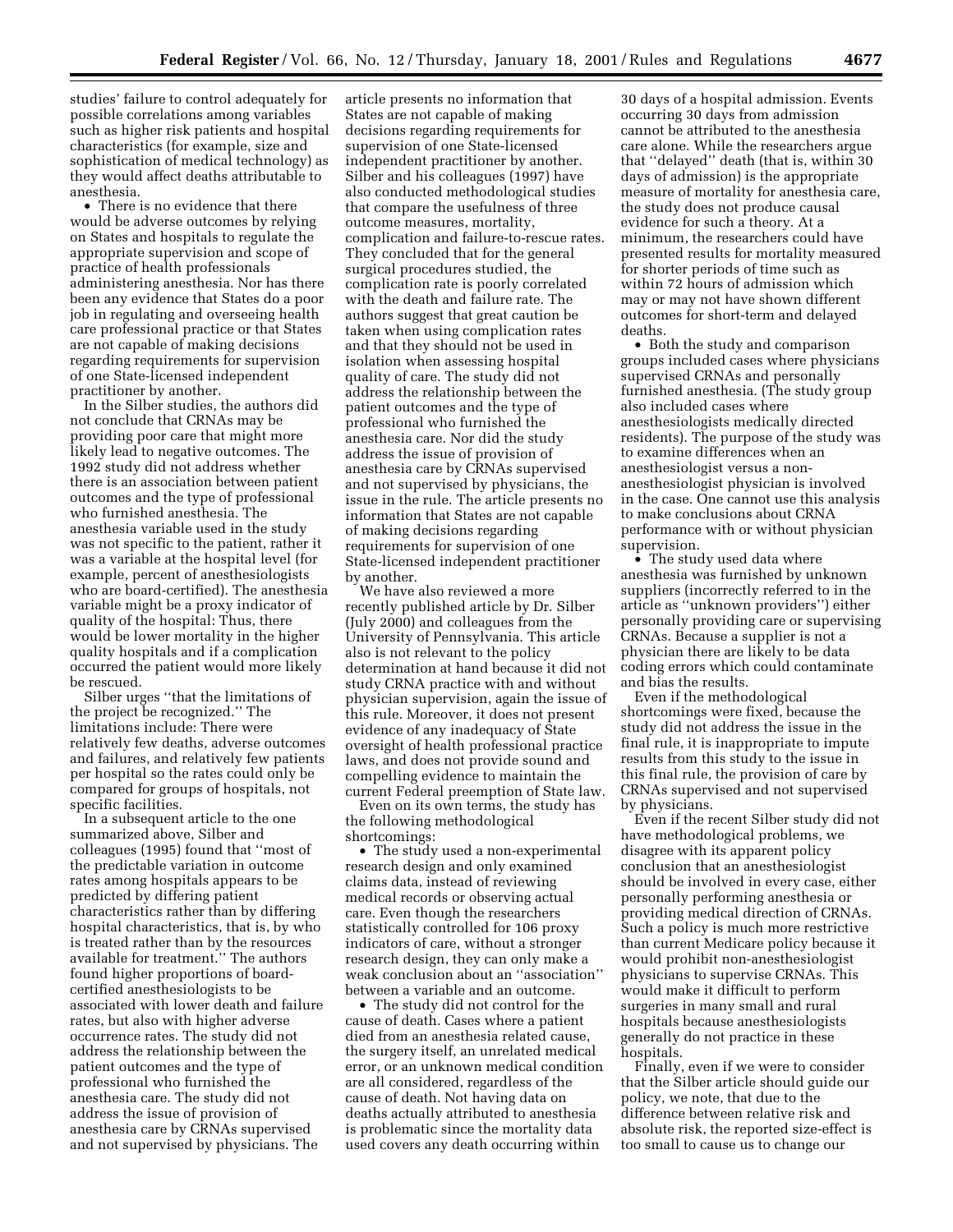decision. The Silber article reported an odds ratio for death of 1.08 corresponding to 2.5 excess deaths per 1000 cases (relative risk). However, due to the lack of medical record review in this study these excess deaths cannot be solely attributed to anesthesia care and thus is not the absolute risk. For example, if we accept the IOM review of the literature of 33.3–50 anesthesia related deaths per 10 million (*i.e.,* one per 200,000–300,000) then the absolute risk of excess deaths would be in the range of 2.7–4.0 per 10 million (.08 times range of 33.3–50). This size of absolute risk must be balanced against the risk of death due to lack of timely access to anesthesia services because of a federal imposition of a supervision requirement. At a minimum States are certainly capable of balancing the risks of lack of supervision versus the shortage of anesthesiologists given the supply of anesthesiologists in each of their respective States.

The Abenstein & Warner (1996) paper describes a number of aspects of anesthesia care and reviews studies in several areas. The paper notes that there has been a dramatic improvement in anesthetic deaths in the last 15 years: ''Since 1979, five studies have documented a remarkably abrupt decrease in anesthetic-related death rates, morbidity, and risk of perioperative deaths.'' The paper concludes that: For many patients, it is now as safe to be anesthetized as to be a passenger in an automobile.''

The paper notes that ''identifying the cause for the improvement in anesthetic outcome is as problematic as determining the cause of perioperative death.'' The paper indicates that ''huge numbers of surgical patients (that is, >1,000,000) must be enrolled in studies to provide the statistical power needed to determine whether there are associations between perioperative disability or death and various anesthetic techniques, technologies, and practice models.'' The paper notes that studies of this size are expensive. None of the studies reviewed meet this standard.

The paper reviewed two studies that compared mortality for anesthesia care furnished by anesthesiologists, and anesthesia care team and nurse anesthetist supervised by a physician. Neither meets the criteria for an adequate study identified in the paper. As the authors note, the first study did not provide statistical analysis of the data. The second study used data now 25 years old and found no statistically significant difference between the groups. Neither study examined the provision of anesthesia furnished

independently by CRNAs, the issue of this rule.

The paper suggested a number of reasons for improved anesthesia care including ''new and improved patient monitoring techniques." The paper also notes that the ''decline in adverse outcomes occurred at the same time that the number of American trained physicians entering and graduating from anesthesiology residency programs more than doubled (1975–1985).'' The paper suggests that ''the increase in the number of physicians engaged in the practice of anesthesiology is primarily responsible for the dramatic improvement in perioperative outcomes.'' However, the paper also notes that during roughly the same period of time, 1970–1985, the number of active nurse anesthetists doubled.

On the basis of studies which are flawed methodologically, which do not prove causality, and which do not meet the authors' own criteria for rigorous study, the authors nevertheless conclude that ''the presence of boardcertified anesthesiologists has been associated with the decline in death and disability commonly attributed to adverse perioperative events.'' The authors' conclusion is not substantiated by their own review and analysis of the literature. Finally, the paper presents no information regarding the issue in the rule or that States are not capable of making decisions regarding requirements for supervision of one State-licensed independent practitioner by another.

As part of the decision to finalize the rule, we considered the feasibility of conducting a study comparing the mortality and adverse outcomes of Medicare patients for anesthesia care furnished by CRNAs with and without physician supervision. However, we concluded that it was not feasible to conduct such a retrospective study. Not only would the low overall anesthesia mortality make it difficult to develop a sufficient sample, but because of the current Medicare rule, there are no cases where CRNAs practice without supervision and thus there would be no data for the key comparison. We also considered the feasibility of conducting a study using data from non-Medicare patients. However, because Medicare's current hospital conditions of participation apply to all patients, here too there would be no data for the key comparison. Finally, we do not believe that it would be wise to conduct a prospective demonstration which would waive State law and prospectively randomly assign patients to study and control groups because it would remove

patient choice of anesthesia professional.

*Comment:* Several commenters felt strongly that anesthesia should be considered a high-risk procedure where mistakes are measured in terms of death and injury. These commenters believe that millions of patients will be at a higher risk for injury without the supervision of board certified anesthesiologists. One commenter noted that without the requirement, no trained physician would be available to respond to any emergency during a case where a CRNA was practicing independently.

*Response:* If we were to require board certification for anesthesiologists as a hospital CoP it would be a stricter requirement than currently exists for the practice of any other medical specialty subject to our CoPs. Hospitals have been providing anesthesia care without a Federal requirement for board certified anesthesiologists since the inception of the Medicare program. This rule does not change the requirement that hospitals must have physicians available at all times and that all Medicare patients are under the care of a physician as defined in section 1861(r) of the Act. Therefore, the patient's medical and/or surgical care continues to be the responsibility of his or her assigned physician.

*Comment:* Several commenters wanted to know what had changed since a 1992 HCFA comment that, ''In view of the lack of definitive clinical studies on this issue, and in consideration of the risks associated with anesthesia procedures, we believe it would not be appropriate to allow anesthesia administration by a nonphysician anesthetist unless under supervision by either an anesthesiologist or the operating practitioner.''

*Response:* As discussed above, there are no definitive studies one way or the other which address this question. The studies we discussed in our 1992 final rule on fee schedules for CRNAs (57 FR 33878, July 31, 1992) have limitations, as does the literature since 1992. Moreover, there is no evidence that an across-the-board physician supervision requirement for CRNAs leads to better outcomes or that there will be adverse outcomes by relying on State licensure laws instead. What has changed since 1992 is our view that it is unnecessary to continue a special Federal preemption of State licensing laws regulating professional practice for CRNAs.

The 1999 IOM Report cites a drop in anesthesia mortality rates from two deaths per 10,000 anesthetics administered in the early 1980's to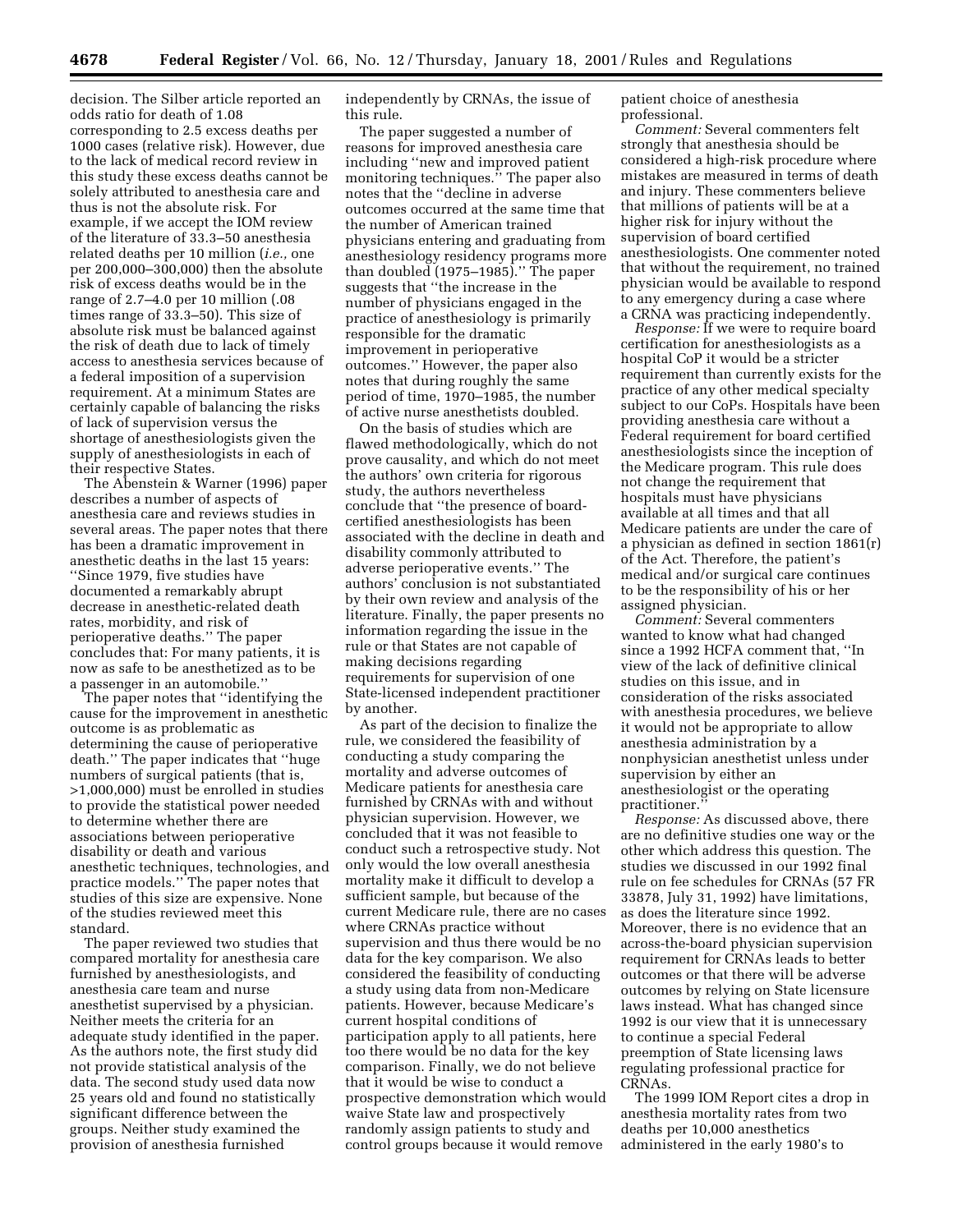about one death per 200,000 to 300,000 anesthetics administered today. Chassin (1998) identifies several studies which note this improvement is a result of ''a variety of mechanisms, including improved monitoring techniques, the development and widespread adoption of practice guidelines and other systematic approaches to reducing error.'' This is an impressive improvement and confirms the soundness of the approach taken in this final hospital CoP, which broadens the flexibility for States and providers, who are much closer to the realities of patient care, to make decisions about the best way to improve standards and implement best practices.

*Comment:* Several commenters stated that quality of care should be an important consideration in determining the need for physician supervision. Some commenters noted an association between improved anesthesia outcomes and increased numbers of anesthesiologists practicing. Many commenters noted that some CRNAs could function independently, but that others lack the judgement and knowledge to safely provide anesthesia without supervision. Further, commenters point out that CRNAs are more than capable of administering anesthesia on a healthy adult; however, when a patient's health is poor, an anesthesiologist should be involved in the care. Some nurse anesthetists report concern with their ability to deal with anesthetic complications without the availability of an anesthesiologist.

*Response:* Our decision to change the Federal requirement for supervision of CRNAs applicable in all situations is because, as stated in the preamble of the proposed rule, we are committed to changing current regulations that focus largely on procedural requirements, such as the Federal regulation mandating physician supervision of CRNAs. These comments make clear there are a range of factors to be considered (for example, patient types, surgical procedures, technology, and provider settings). Differences between a healthy young patient undergoing minor surgery in a hospital outpatient department and a medically compromised, elderly patient undergoing major surgery in a large teaching facility are so great that a single Federal requirement applicable in every situation is not sensible.

*Comment:* One commenter noted that the practice of anesthesiology extends beyond the operating room to the Intensive Care Unit (ICU), pain management, and other medical consultation. The commenter believes that the removal of the medical

supervision requirement risks removing the anesthesiologist from the practice of anesthesia.

*Response:* The change in the physician supervision requirement for CRNAs does not affect the anesthesiologist's ability to provide services outside the operating room.

*Comment:* A few commenters told us they believed it was the Federal government's responsibility to set safety standards for the nation and this rule evades that responsibility. One commenter agreed that CRNAs have a good safety record, but emphasized that they have been under the direct supervision of the anesthesiologist. He believed that eliminating the supervision requirement would cause these positive patient outcomes to occur less frequently. Other commenters agreed that physicians absolutely need to be involved for the practice of medicine to be safe, and this regulation change is in direct violation of this principle. Some commenters noted that the practice of safe anesthesia administration is largely due to better monitoring techniques, technology, improved drugs, and not to greater supervision by a physician. One commenter stated that in combination with improved drugs and techniques, CRNAs will bring greater access to anesthesia services in situations and areas where they are currently limited in their practice because of the physician supervision requirement, thus allowing such delivery of medical services that improve patient health and safety, and provide services to a greater number of people.

*Response:* We are acutely aware that ensuring patient safety and high quality patient outcomes are the principal considerations in regulating providers. There is no indication that physician supervision of a CRNA affects such outcomes. It is for this reason that we are moving away from a focus on physician supervision, where there is no evidence or data linking this structural requirement to patient outcomes. As previously noted, changing the supervision requirement does not obviate the requirement that every Medicare patient admitted to the hospital be under the care of a physician or doctor of osteopathy. This requirement remains an important component in the hospital CoPs. Even under the current regulation CRNAs are not required to be under the supervision of an anesthesiologist; the operating physician can meet the rule's supervision requirement. This rule does not prohibit anesthesiologist supervision or administration; it simply

leaves the decision up to State law or hospital policy.

This rule recognizes the significant improvement in the safety of anesthesia administration made by improved technology and implementation of practice guidelines. As in other areas of health care, new drugs and pharmaceuticals have contributed to improved patient outcomes as well. This underscores the findings in our review of the literature that multiple variables, some interacting in combination with each other, contribute to anesthesia-related patient outcomes.

*Comment:* We received several comments from beneficiaries who had received anesthesia care from a CRNA and felt comfortable with the service that was provided. They describe their anesthesia experiences as compassionate and thorough, including quality service and attention from these professionals. Many felt their care was excellent. Another commenter noted nurse anesthetists take time to be compassionate and attentive to fears, approaching anesthesia care holistically.

We also received comments from beneficiaries who felt that their care was being compromised for economic reasons by not requiring a doctor to be in charge of their anesthesia. Many reported increased fears during a time when they are most vulnerable, without the guarantee that a doctor will be in charge of their anesthesia care. Many reported that, as senior citizens, they faced more complicated medical and surgical procedures than younger patients and therefore that hospitals should be required to have a doctor in charge of administering their anesthesia.

*Response:* Patient experiences can be influenced not only by the anesthetist, but the surgeon, the type of procedure, the emergency nature of the procedure, and other factors. We also believe that many Medicare beneficiaries have been receiving anesthesia from CRNAs without being specifically aware of the credentials of the administering professional. We agree that a patient's perception of the safety and concern demonstrated by medical personnel is important but there is no evidence linking safety or better patient outcomes to the Federal requirement for physician supervision.

The change made by this rule is not specific to the patient's status as a Medicare beneficiary but to the participation of the provider in the Medicare program. The increased flexibility gained by this rule will allow hospitals and doctors to make decisions, pursuant to State law, about what is best for patients, reinforcing the primacy of the doctor-patient relationship.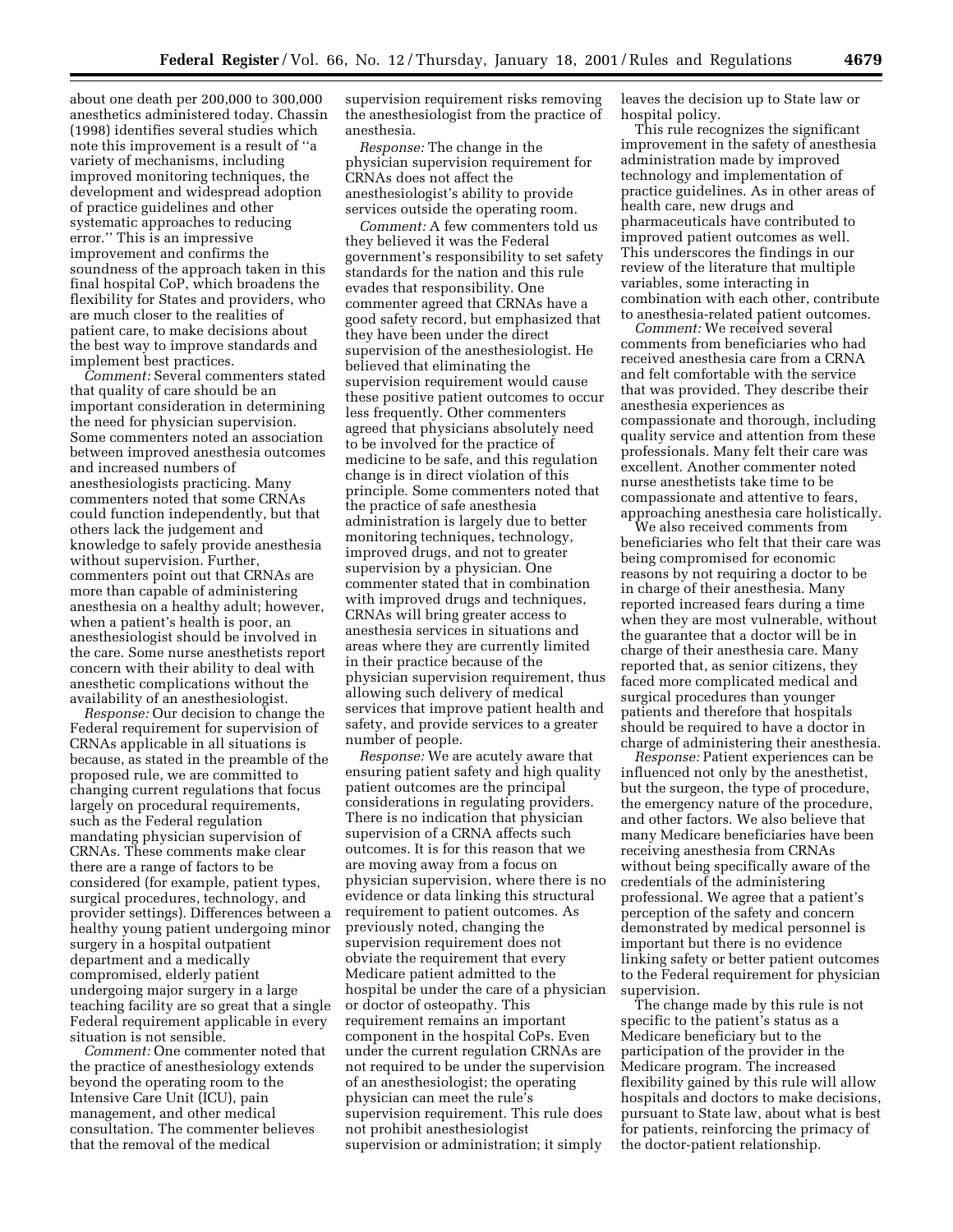# *Professional Education and Training*

*Comment:* Several commenters noted the differences in training and education between a CRNA and an anesthesiologist. These differences were considered significant by anesthesiologists, who believe that anesthesia administration is the practice of medicine and should only be performed by physicians. Physician commenters pointed out that anesthesiologists receive in-depth training in physiology, pharmacology, diagnosis, treatment and independent management of patient care. In addition, because they are physicians and have received medical training, anesthesiologists assess a patient's medical condition, as well as plan and administer the anesthetic. One physician stated ''nurse anesthetists are trained to assist anesthesiologists; they are not physicians and are not trained in medical diagnosis and therapy. The lack of medical background prevents the CRNA from being able to diagnose and treat the unexpected, and often serious, reactions that can accompany anesthesia in even the simplest of cases. CRNAs should be considered valued extenders of care but not as substitutes for the expertise of an anesthesiologist.'' Other commenters stated that nurses are trained to follow orders and medical protocols, and are not trained to diagnose and treat. Several anesthesiologists, who had been nurse anesthetists, wrote describing that not until they had medical school training did they understand the full impact of the differences between the education preparing them as nurse anesthetists versus their preparation to practice as anesthesiologists. One commenter stated he believed the regulation should be based on demonstrated formal education. Another physician commenter stated he believed CRNAs were well educated and trained and had good records of performance, but that this was due to their collaboration with doctors, and not their independent management of medical situations.

Some commenters stated, inaccurately, that the postgraduate training of nurse anesthetists is unique in that, after a minimum of a bachelors degree in nursing, the nurse anesthetist student is required to have at least two years of practical experience in a critical care setting before advanced formal education in anesthetic administration. They stated that this advanced training prepares the nurse anesthetist to provide the full range of anesthesia services, independently. Several commenters noted that nurse anesthetists must be board certified by

successfully completing the National Certification Examination. Other commenters felt that the knowledge and expertise in nurse anesthesia care is equivalent to the preparation provided physicians. Some commenters reminded us that the Federal supervision requirement has been the only obstacle to independent practice, and that otherwise nurse anesthetists are licensed and trained to practice independently. One CRNA stated he did not agree with the contention that educational differences between CRNAs and anesthesiologists are sufficient reasons to place practice restrictions on CRNAs.

*Response:* Education and training requirements for CRNAs vary among the States. Decisions about appropriate and necessary education and training for health professionals are made by States and educational institutions in compliance with education accreditation standards. Professional schools, both medical and nursing, are accredited by educational organizations with specific standards for curriculum content. Evidence of graduation from an accredited school is part of a State's licensing and certification requirements, independent of Federal regulation. Anesthesia administration by nurse anesthetists has a long history in this country, including a level of independent practice in Department of Defense hospitals. We cannot agree that anesthesia administration is the practice of medicine and therefore can only be done after medical school training. Moreover, the rule does not allow any provider to practice outside the parameters of his or her professional license.

We also believe that this rule is consistent with both sides of this argument as reflected in the comments. The added flexibility and shared responsibility allows each health professional to practice within his/her licensed scope of practice without an across-the-board Federal requirement limiting any collaborative, team or independent practice.

*Comment:* Additional commenters claimed significant variation among program requirements in nurse anesthetist training. Some of these commenters cited an article from the June 1996 Journal of the American Association of Nurse Anesthetists, identifying that more than one-third (37 percent) of nurse anesthetists do not have bachelor's degrees, less than a quarter (22 percent) have a master's degree, and less than 1 percent have a Ph.D. In comparison, the writers note, all anesthesiologists have an undergraduate degree, 4 years of

medical school and specialty training in anesthesiology.

*Response:* We recognize that education and training requirements vary among the States. As previously noted, States are well skilled at deciding requirements related to health care professional licensing. Our change in the hospital rule deferring to State oversight is not an endorsement of one health professional over another. It is not a rule that defines medical or nursing standards of practice or educational preparation. The rule merely allows the authority (that is, States) whose traditional role it is to make such determinations (for example, which health care professional is trained to provide which health care services) to do so in the case of anesthesia administration.

*Comment:* There was some concern expressed that eliminating the Federal requirement for supervision would result in decreased physician involvement in the training of CRNAs. One commenter speculated that this provision would reduce the incentive for a physician to specialize in anesthesiology and physicianadministered anesthesia would soon vanish.

*Response:* We disagree that eliminating the Federal supervision requirement will necessarily lead to physicians making decisions about practice specialties, other than anesthesiology. This rule change is not a judgment about the value or contribution of one health professional or another. We believe that with greater staffing flexibility, opportunities for collaboration between physicians and nurse anesthetists will increase based on individual patient needs, hospital characteristics, and an increasing ability to implement best practice protocols.

*Comment:* A few commenters thought that eliminating supervision by the anesthesiologist will limit the choice of anesthesia modalities and deprive patients of an appropriate anesthesia plan. These commenters stated that CRNAs are not trained in various types of nerve blocks and/or the use of certain devices. These additional skills are necessary to care for critically ill patients.

*Response:* This change in regulatory approach does not permit any licensed independent health care provider to practice beyond his or her licensed scope of practice. While we acknowledge there will continue to be medical interventions or treatments that fall under the practice authority of a medical licensee, these determinations are not, and never have been, made by Federal regulation, but by States, with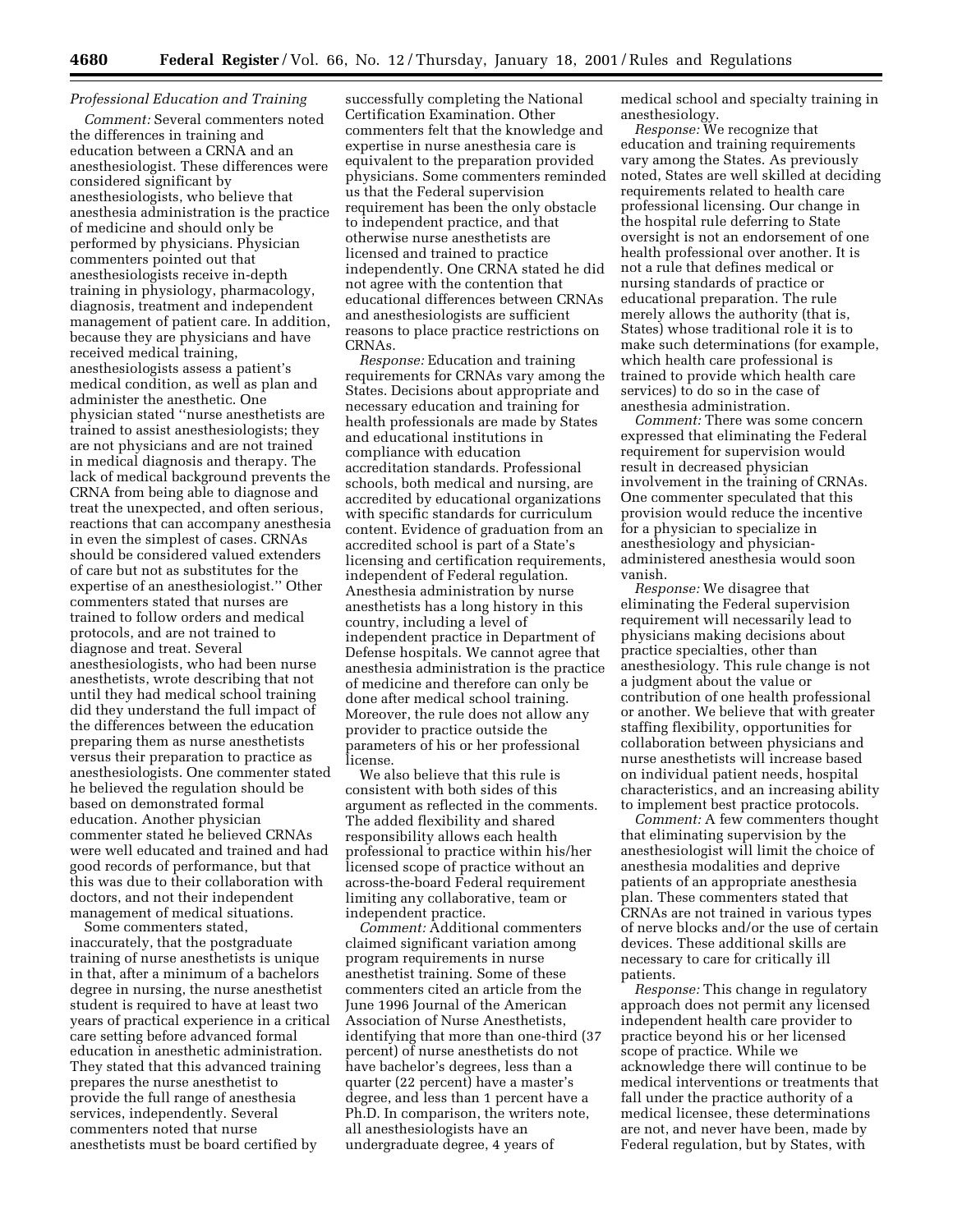input from, and consultation with, licensed health professionals. Typically these decisions on practice issues fall to provider credentialing, licensing or certification authorities. All areas of health care are constantly faced with implementing new technologies, procedures, drugs, biologicals, or devices. As these new techniques become available we believe it is the responsibility of States, hospitals, and professional organizations to implement standards for training and assuring practice competency. In addition, we have no evidence to indicate that eliminating the Federal supervision requirement for CRNAs will limit the choice of anesthetic modalities or deprive patients of appropriate anesthesia plans.

*Comment:* There were a few comments stating that the evolution of non-physician practitioners is expanding through the use of welltrained and very capable professionals. Advanced practice nurses represent part of the movement to broaden access, increase efficiency and maintain health care quality. One commenter applauded our efforts to eliminate restrictions preventing full utilization of these highly trained and qualified health professionals.

Others wrote in with concerns that this rule was opening the door to allowing other independent health professionals to engage in unsupervised practice in hospitals and through other providers regulated by us. Some of these commenters pointed to increasing activity at the State level to expand scope-of-practice laws for nonphysicians. Examples, such as psychologists seeking prescribing authority and complementary and alternative medicine practitioners lobbying to expand their professional practice rights, have been used to argue that lesser-trained professionals are attempting to practice medicine without the appropriate training or supervision. They point out that these are more examples of loosening regulatory safeguards over the practice of medicine and patient care.

*Response:* States have an excellent track record of protecting patient health through their own regulations. We respect State control and oversight of health professionals by deferring to State licensing laws to regulate professional practice. We have determined that there is no need for continuing Federal preemption of State laws by maintaining a requirement for physician supervision of CRNAs as a special case. There is no evidence that States are any less concerned with ensuring safety and quality than the

Federal government, especially when it comes to the health and safety of their citizens. In fact, our evidence-based, outcome-oriented standards establish a shared commitment between us, the States, and Medicare providers to ensure safe, quality anesthesia administration. States have a good track record in determining best practices. In fact, it is at the State level where most direct input by health professionals into scope-of-practice licensing laws takes place.

Additionally, we believe that independently licensed health professionals have served a valuable role in expanding access to, and maintaining quality in, many health services. The change in the Federal requirement for physician supervision is not an endorsement of any health profession, model of care delivery, or promotion of a specific standard of care. It is a change in approach to regulatory oversight that recognizes the worth of State control in meeting regional/local needs.

# *Operating Surgeon Providing Physician Oversight*

Previous regulation required physician supervision by either an anesthesiologist or the operating surgeon. We received many comments from surgeons asking about the surgeon's liability as well as questions about who would be considered in charge of the patient's care.

*Comment:* One surgeon noted that he is dependent on the anesthesiologist as a consultant to provide care and recommendations concerning his patient. Other surgeons did not want responsibility for the anesthesia care of their patients when they were not trained in anesthesia. One commenter stated ''surgical residency programs have intensified training in surgical technical skills, and decreased emphasis on anesthesiology training, leaving such matters to the consultant in Anesthesiology. As a result, [the surgeon's] ability to supervise the CRNA has declined.'' This commenter asserted this should encourage us to require CRNA supervision by an anesthesiologist only. One anesthesiologist asked whether he would be responsible for anesthesia management done prior to his consultation.

*Response:* This final rule does not require supervision, direction, or oversight of any independently licensed practitioner administering anesthesia by the operating surgeon. The surgeon would still be able to involve an anesthesiologist as a consultant or in any other capacity. This rule does

nothing to restrict that relationship. CRNAs, as well as anesthesiologists, are accountable for their own practices, the care they deliver, patient outcomes, as well as insurance liability coverage.

*Comment:* A few commenters stated there will be increasing pressure on surgeons, from hospitals, CAHs, and ASCs, to eliminate the anesthesiologist. Another commenter wrote that he believes if we allowed this change, it would not be long before private insurers would refuse to pay physicians no matter how sick the patient or complex the procedure.

*Response:* This rule governs participation requirements for hospitals, CAH, and ASCs participating in the Medicare program. It does not eliminate, restrict, or in any way limit the practice of any practitioner. In addition, an insurance company cannot establish health professional practice rules that are in conflict with State licensing laws.

*Comment:* We received several comments asserting the physician supervision requirement was responsible for surgeons choosing not to practice in some settings because they do not want the liability associated with the supervision responsibility. One commenter noted that one possible result of lifting the Federal supervision requirement is that more surgeons may be willing to practice in geographical areas they previously would have avoided partially because they did not want to be responsible for supervising the CRNA. Some believed the rule change will alleviate fears of surgeons who were concerned about taking on increased legal liability. Others noted that removing the supervision requirement afforded greater flexibility for surgeons and hospitals to choose their anesthesia providers without fear of increased liability.

*Response:* The rule makes no legal change in the scope of malpractice liability, traditionally a State issue. Our rule, permitting any State licensed health professional permitted by the State to administer anesthesia would not definitively affect any provider or professional the same way in all States. Because both scope-of-practice and malpractice liability differs from state to state, as a general matter, any professional who has contact with the patient could conceivably be held liable for personal injury, depending on the facts and circumstances of the case and on the State's laws. This issue is not the subject of this rulemaking.

#### *Rural Issues*

*Comment:* We had many comments on this provision relative to the practice of nurse anesthetists in rural areas. Even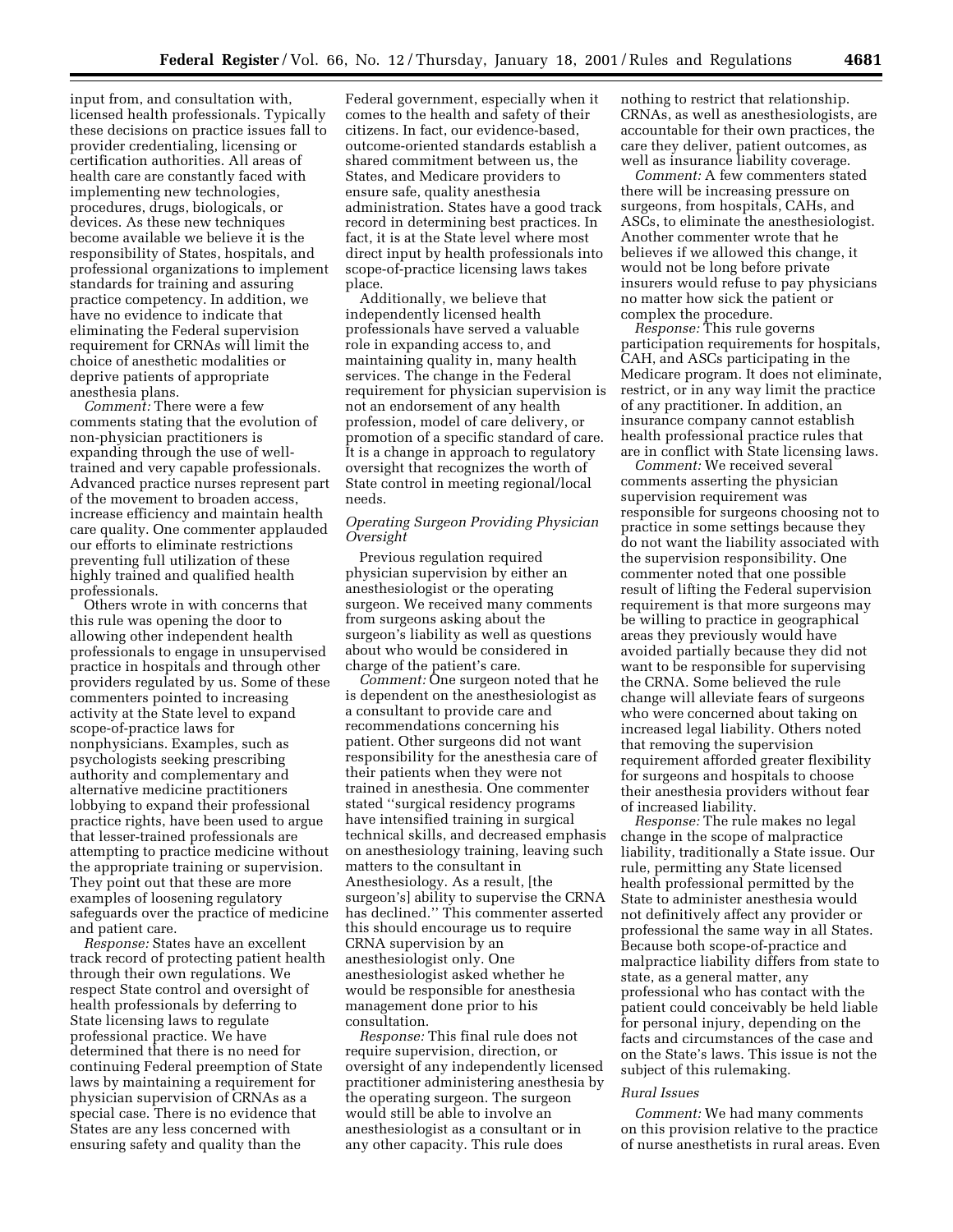many physicians supported the changed supervision requirement in rural areas where access to anesthesiologists is limited. Some comments from surgeons practicing in small communities noted they have worked solely with CRNAs for all procedures, and they never felt they had a need for any additional supervision, regardless of the medical situation. They further point out that without nurse anesthetists willing to practice in medically underserved areas, no one would be available to administer anesthesia.

However, other physician commenters noted that under current regulation, even without a supervising anesthesiologist, the operating surgeon provides supervision to the nurse anesthetist. One commenter noted, ''the administration of anesthetics by nurse anesthetists in rural communities of this country is a condition of necessity, not design, since these areas are generally underserved by physicians.'' The commenter disagrees with proposing a national standard based on these criteria.

*Response:* The intent of this rule is not to limit or prohibit any anesthesia care model. We are changing a thirty year old policy to more accurately reflect demands of current practice, variations in hospital, CAH or ASC, patient characteristics, resource management, technology, and everincreasing medical knowledge. We concur with the experience of the commenters who state that nurse anesthetists have increased access to anesthesia care, and thereby, access to medical and surgical procedures that would likely be unavailable if not for a practitioner qualified to administer anesthesia. We disagree, however, that the new rule, by itself, will guarantee an adequate supply of CRNAs in rural settings. A patient population's medical or surgical needs; hospital, CAH, or ASC characteristics; State practice laws, etc. are all factors contributing to decisions of CRNAs about where to practice. These variables exist in rural as well as other geographic areas.

*Comment:* A few commenters believed we were erroneous in our assumption that allowing independent practice of CRNAs would increase access to needed medical procedures in rural areas. One commenter asserted we were wrong in our assumption that there is a problem of access to care in rural areas. CRNA commenters noted that CRNAs administer anesthesia unsupervised by an anesthesiologist in approximately 70 percent of rural hospitals within the United States, providing a full range of anesthetic

services (for example, surgical, obstetrical, and trauma stabilization).

*Response:* Without CRNA availability in certain areas there would be limits on the types of surgical interventions or procedures that could be performed in those areas, because no anesthesia professionals other than CRNAs would be available.

*Comment:* Several people asked that we create a rural carve-out for CRNA independent practice. Some of these commenters agreed with keeping the requirement for operating physician supervision, while others supported full independent practice. Still others, even though in agreement with a rural carveout, wanted us to create a requirement for supervision by an anesthesiologist wherever there were no shortages of this physician specialty. Additionally, these commenters wanted assurance that patient care outcomes would continue to be monitored so that all patients would be receiving the care they deserve.

*Response:* The purpose of the change in the requirement is not simply to respond to the needs of physician shortage areas. We gave full consideration to this option but decided that the importance of increased flexibility, decreased burden, and broadened implementation of best practice protocols were important for hospitals in all geographic settings. We believe there is no reason for an acrossthe-board Federal requirement that could potentially limit development of new practice models of anesthesia delivery, or interfere with progress in promoting practices that improve patient outcomes.

There are additional mechanisms in place to support monitoring of patient outcomes. There are other hospital standards and oversight activities that address how care is delivered and identify mechanisms hospitals must have in place to assure patients receive safe, quality care.

*Comment:* One commenter stated that by expanding CRNA independent practice outside of rural areas, increased competition would occur with anesthesiologists for jobs in better served areas and would result in CRNAs choosing not to locate in less desirable and under-served areas. This commenter supported a rural carve-out for fear that without such a carve-out, these underserved areas would again experience access problems. Another commenter mistakenly believed that requiring physician supervision would result in CRNAs working without payment, leading small community operating rooms to close.

*Response:* CRNAs are paid under the CRNA fee schedule. The CRNA may furnish the service under the ''medical direction'' of a physician, usually the anesthesiologist, or the CRNA may furnish the entire anesthesia service without medical direction, while still under the supervision of the operating surgeon. Payment rules for CRNAs, as well as for physician anesthesiologists, do not change as a result of this rule.

This issue of health professional shortage has always been present but there is no way to predict that this will be a definite outcome of the rule change. The Congress, the Department of Health and Human Services, and the States continue to address the issue of health professional shortages through a variety of mechanisms, including increasing educational grants and loans for those who choose to practice in designated critical shortage areas.

### *Pre- and Post-Anesthesia Evaluations*

*Comment:* Several writers cited the importance of the pre-anesthesia evaluation as critical to prevention of complication during and after a procedure. Many of these commenters felt that only a physician with detailed knowledge of medicine has the ability to make a reasoned, informed judgment about the medical state of a patient. Other commenters noted that in addition to the pre-anesthetic evaluation, all peri-operative assessment and care requires physician oversight. One commenter pointed out that anesthesia complications might be a result of several factors, including inadequate pre-anesthetic preparation, severity of concurrent disease, inappropriate monitoring and lack of post-anesthetic follow-up care. Another commenter stated this process is more accurately described as ''pre-procedure assessment'', indicating the importance of thorough consideration of the patient's medical needs.

*Response:* We agree with commenters that a variety of factors and contributing variables influence surgical and anesthesia outcomes. Our literature review and analyses of comments confirms our conclusion that interactions among and between these variables are difficult to isolate in terms of their individual effects on outcomes. Education and training programs for CRNAs include pre- and post-anesthesia care. Pre- and post-anesthesia assessment and monitoring are scope-ofpractice issues determined by each State as it considers education and training requirements for professional licensing.

We are sensitive to the debate between physician anesthesiologists and nurse anesthetists regarding what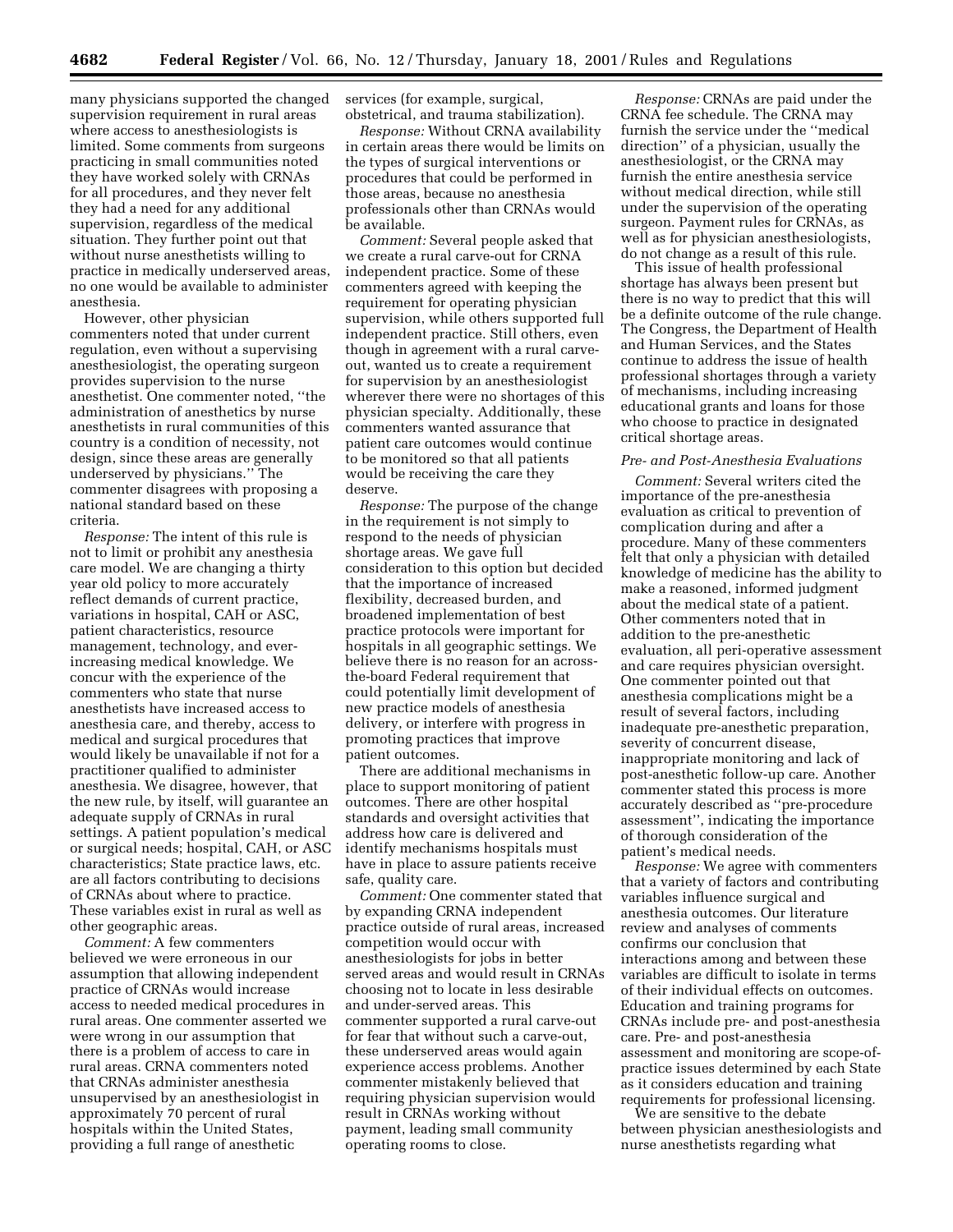constitutes the practice of medicine with regard to anesthesia administration. States have handled these issues through laws and health professional practice acts. Questions of who is properly trained to do a preanesthesia evaluation, care for a patient in recovery, order pain medication, or perform a procedure that results in conscious sedation of a patient, have all faced States when they adopted professional licensing laws. This rule change does not prohibit collaboration between medical professionals including surgeons, nurse anesthetists, and/or anesthesiologists in the total care and treatment of any patient in the hospital. As expanded scope-of-practice issues are debated at the State level, we expect continued involvement by medical and health professionals to ensure best practices and protocols are incorporated in final decisions about which professionals meet the required training and education to perform any particular service.

### *Collaboration and Anesthesia Team Approach*

*Comment:* Several commenters explained that this rule would not significantly change the manner in which CRNAs currently work. One commenter noted that ''anesthesia always has been and always will be given only as an adjunct to a surgical or diagnostic procedure. Collaboration must occur with the primary physician no matter if the anesthesia is provided by a physician anesthesiologist or a nurse anesthetist.'' Other commenters reaffirmed this by pointing out that collaboration is intrinsic to the practice of anesthesia administration, and therefore an explicit requirement of supervision is at best unnecessary. Others brought to our attention that State laws that require supervision vary in their definitions and in many cases define supervision as collaboration rather than direction.

Several anesthesiologists commented in support of the collaborative, team approach to anesthesia delivery. Commenters stressed the valuable and knowledgeable assets CRNAs are to the anesthesia team. These commenters expressed some concern that the rule will destroy the longstanding concept of the anesthesia care team, making it less likely hospitals will take advantage of the skills of the nurse anesthetist and the medical training of the anesthesiologist.

*Response:* As we have said, this rule makes no judgment in support of one model of care over another. In addition, the rule does not prohibit collaboration or teamwork during anesthesia

administration. We believe the rule will promote best practices and encourage professional collaboration, in an effort to improve anesthesia care delivery and patient outcomes. We are pleased with the comments in recognition of the valuable contribution made by both professionals to the care of patients during anesthesia administration.

*Comment:* One commenter wrote that in most settings patient care is a team effort, and the current supervision requirement encourages polarization rather than collaboration. This commenter noted that when CRNAs have problems or questions about patient care they seek consultation with colleagues. Other commenters stated that the removal of the requirement provides surgeons, medical physicians, and others who perform diagnostic or surgical procedures freedom to collaborate or choose the anesthesia provider best suited to the procedure and the patient's needs. Additionally, many who supported the change in the rule believe that only a few CRNAs in certain circumstances would want to practice without supervision. They felt that both nurses and anesthesiologists preferred a team model of practice.

Two commenters stated that dentists, some physicians, and podiatrists work in settings where collaboration with an independent nurse anesthetist better suits the needs of the patient. They particularly noted the practice by nurse anesthetists of staying with patients for the entire duration of the procedure and through discharge from surgery as being helpful.

Similarly, we had several physicians state that the average healthy person can be safely managed by a CRNA. However, they contend a person with multiple medical problems or those undergoing complex or high-risk surgery should have a physician evaluation and medical direction during his or her care. The commenters believed that with this type of distinction in care, both parties would work together to deliver high quality anesthesia.

*Response:* One of the limits to requiring an overarching, across the board Federal requirement for supervision is the problem it creates for providers to tailor care to the needs of patients. These comments reaffirm what we have previously noted about the wide variability in patient presentations (for example, medical factors, type and nature of procedure, age, health, etc.) and how these variables influence clinical decisions about anesthesia administration. This rule change removes these unnecessary restrictions.

# *Cost to the Medicare Program*

*Comment:* We received many comments on the financial motivations of various types of professionals for taking a position on one side of this issue or another. Many of the 20,000 comments accused one professional group or another of lacking concern for safety or adding additional burden to the health care delivery system for the sole purpose of financial gain or practice monopoly. We also received comments asserting that our motivation was to save money payable through the Medicare and Medicaid programs at the cost of quality anesthesia services. Those who support the change note that it removes a financial disincentive to use nurse anesthetists by no longer requiring payment to two professionals. They feel nurse anesthetist will be more efficient and expand a hospital's ability to provide services to more patients.

Many nurse anesthetists report having full responsibility for administering an anesthetic and caring for a patient while the anesthesiologist is somewhere else in the surgical area having no interaction with the patient. They note CRNAs are able to provide the same quality service at a lower cost, without the additional fee to an anesthesiologist for providing supervision. One commenter expressed support for the change as one that will greatly facilitate the use of cost-effective, outcome-based providers, noting ''Unnecessarily mandated layers of supervision ultimately add cost to care, and yet have never documented any benefits.'' Many commenters wrote us with specific examples of how Medicare charges and costs would decrease as a result of the rule.

There was a common misunderstanding among many commenters that this change meant that Medicare patients would be forced to receive a lesser level of care because the rule changed the reimbursement for Medicare patients. One commenter asked, ''Why would HCFA institute payment procedures that decrease the level of care provided to Medicare and Medicaid patients in the name of flexibility?'' Another stated this rule proposes a double standard in that Medicare and Medicaid patients would not have the benefit of a physician's expertise to ensure their safety during critical peri-operative time.

*Response:* This rule does not change the payment policies for anesthesia services. Medicare payment rules remain the same. CFR section 415.110(a) requires that the anesthesiologist perform specific activities for each patient in order to be paid for providing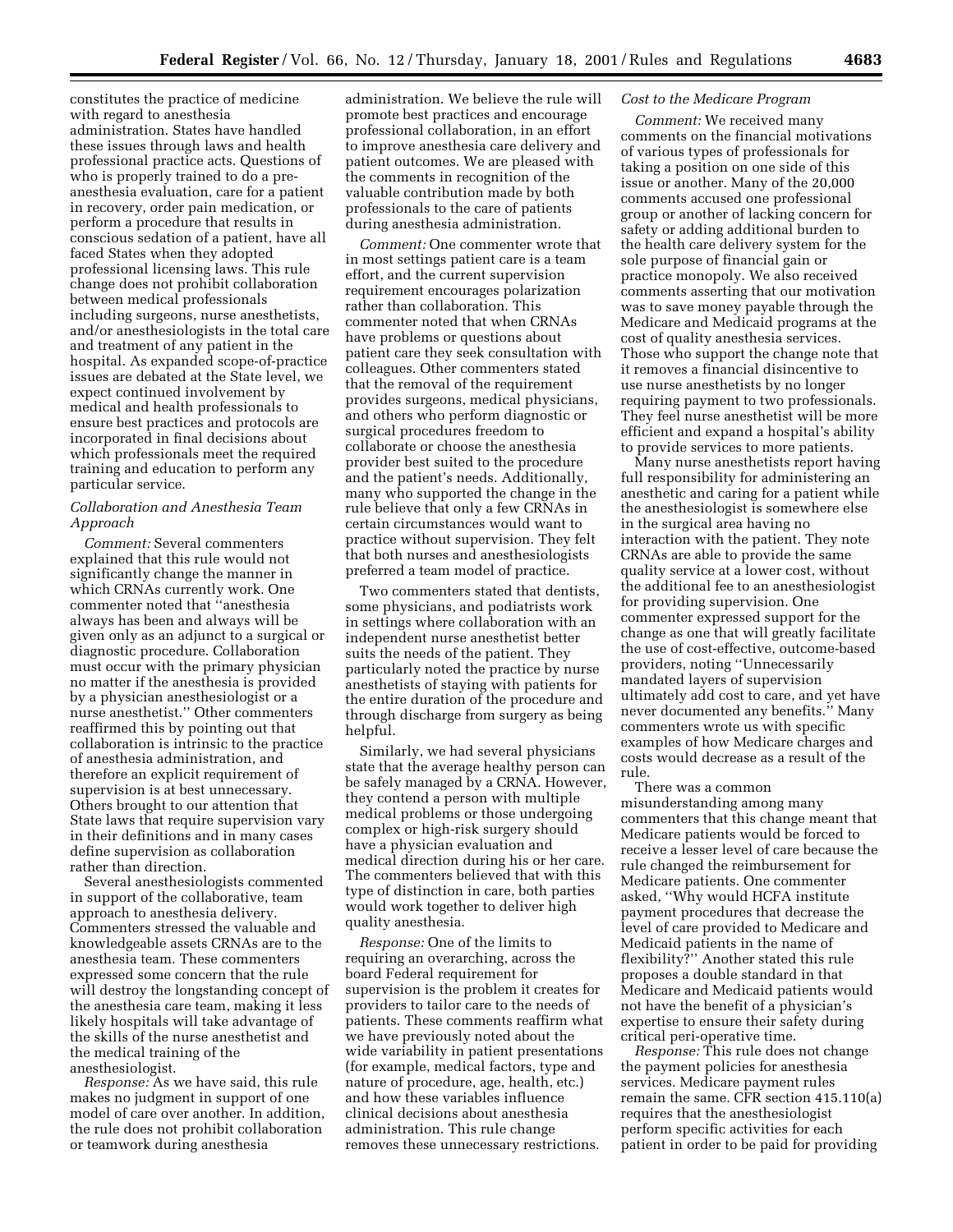''medical direction.'' It must be emphasized that the ''medical direction'' rules are rules for payment of the physician's service under the physician fee schedule. The physician fee schedule payment per service is related to the amount of physician work associated with the service. Thus, the medical direction requirement must establish some level of physician work that is reasonable in relation to the allowance recognized for the service. The ''supervision'' of the CRNA by a physician, usually the operating surgeon, is not a separately payable service for the surgeon. The payment for this service is considered a part of the global surgical fee paid to the surgeon.

Because this rule does not affect payment , the determination about supervision is not specific to a Medicare beneficiary. These rules apply to all patients receiving anesthesia services in Medicare participating hospitals, CAHs, and ASCs, thus Medicare patients would not receive a different level of care from non-Medicare patients and therefore, does not mean different care for Medicare or Medicaid patients. The rule is specific to the provision of anesthesia services in a Medicare participating hospital, CAH, or ASC, and applies to all patients.

*Comment:* Several commenters who opposed this provision warned that costs to the Medicare program will increase as a result of this rule. Many believed that, although there will be no immediate effect since payment remains the same, costs would increase in the long term because of resulting anesthetic complications and malpractice. Others told us they believe anesthesiologist consultations will increase because some of these services are included in the anesthesia administration fee but as consultants, anesthesiologists would have to charge separately for these services.

*Response:* Neither costs to the Medicare program nor payment to different professionals was part of the decision to change the hospital CoP for anesthesia services. The fears of long term negative outcomes, increasing medical complications and higher malpractice insurance premiums, related to professional type, are unwarranted, based on our review of the literature. This rule will not prohibit consultation, physician supervision, or anesthesiologist administration of anesthesia where State and/or hospital by-laws require it. Whether payment can be made for consultations will be determined by the usual physician coverage and payment rules.

### *General*

*Comment:* We received many anecdotal comments from beneficiaries, describing both positive and negative experiences during anesthesia, such as, the importance of a caring, well-trained professional who gives the needed patient attention, and answers the patient's questions. Rarely did the comments identify the professional by credentials.

*Response:* These reports are important in that they confirm our commitment to patient-centered, outcome-oriented approaches to regulating Medicare participating providers.

*Comment:* Several certified anesthesiology assistants (AAs) expressed concerns about how the rule might affect their practice. Since the rule allows anesthesia to be administered only by a person licensed by the State to do so, they question whether this requirement would prohibit their practice. Some of the AAs recommended that we omit the term licensed and allow States to determine whether licensure is required at all to practice anesthesia.

*Response:* We do not agree with the comments that no State licensure should be required for anesthesia health professional practice. As noted, this rule defers to State scope-of-practice laws which identify health professionals that are allowed to administer anesthesia. Under this rule, AA s would be allowed to practice within their scope-ofpractice specified by State law.

*Comment:* One commenter recommended that we require a CRNA to disclose that a nurse, not a doctor, would be providing anesthesia care and that if the patient desired to choose another provider his or her request would be honored. Other commenters stated that this rule is being promulgated without adequate input from patient advocate groups and without regard to how it might affect patient care. They believe that this rule serves special interests and that patient interests have not been adequately considered.

*Response:* The request for an anesthesia provider is usually made by the surgeon or physician in charge of the patient's care. We believe the flexibility allowed through this rule change will enable physicians to make the best and most suitable choice for their patient's characteristics, medical and anesthesia needs. Patients are always free to ask about the qualifications of any practitioner providing care, including doctors, nurses, therapists, surgeons, or anesthetists.

We received comments regarding this proposal from patient advocates and individual Medicare and Medicaid beneficiaries as well as providers on both sides of the issue. We agree that safety and quality patient outcomes should be the principal consideration in regulating providers. It is exactly this focus which has led to the regulatory change in supervision of CRNAs.

*Comment:* Several commenters pointed to other ways in which the Federal government supported nurse anesthetists, citing, as examples, Federal funds under Title VIII of the Public Health Service Act and Medicare Education Funds. One commenter wrote that nurse anesthetists received approximately \$2.7 million dollars per year for student trainees, faculty fellowships, and new program startup money.

*Response:* As previously noted, this rule is not intended to endorse one health care professional over another. It is intended to recognize the value in flexibility for providers when making decisions about how to best manage resources to ensure access to quality health services.

*Comment:* We received a few comments from nurse anesthetists who believed that implementation of this rule would be easy in those parts of the country where CRNAs have practiced and are treated with respect. Some of these commenters identified difficulty in achieving professional courtesy and referrals from doctors who did not recognize their skills and abilities.

*Response:* To the extent that this rule provides opportunity for greater flexibility for providers and increased access to quality health care for patients, we hope that this will occur. It is not our goal in this rule to prescribe, or to limit, which health care professionals may collaborate, supervise or work independently. We do, however, hope to decrease barriers to access, increase efficiency, and encourage improved models of safe anesthesia delivery. We believe that is best accomplished by sharing the responsibility with States and providers.

#### **III. Provisions of the Final Regulations**

We are amending § 482.52(a)(4) of the current hospital CoPs and  $§$  485.639(c)(1)(v) of the current critical access hospitals CoPs, to codify requirements for who may administer anesthesia under Subpart D—Standard: Anesthesia Services. This change is also reflected in a conforming amendment to the ASC Conditions of coverage at § 416.42(b)(2). This final regulation eliminates a Federal requirement for physician supervision and defers to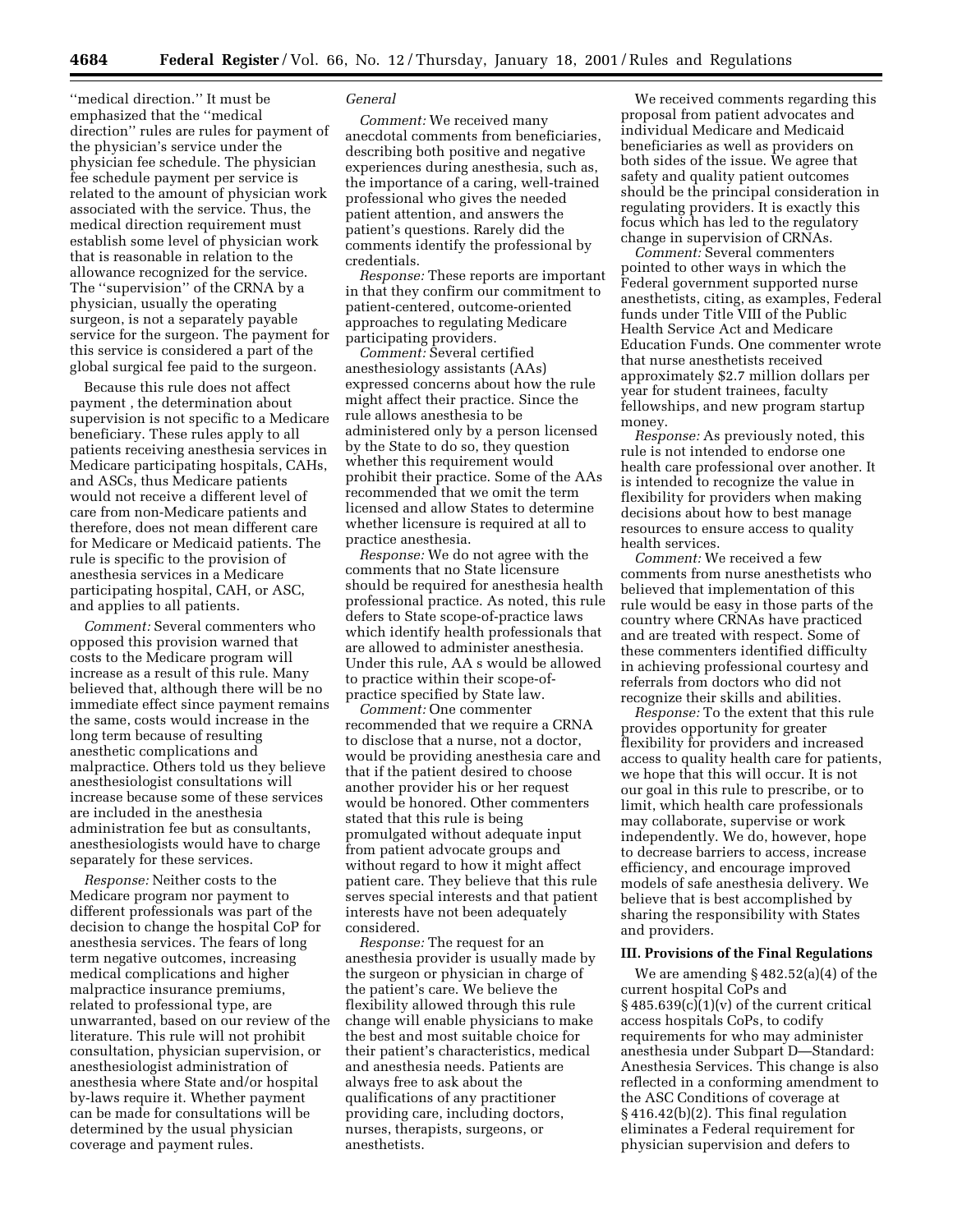States the determination of which licensed practitioners are allowed to administer anesthesia.

### **IV. Collection of Information Requirements**

This document does not impose information collection and record keeping requirements. Consequently, it need not be reviewed by the Office of Management and Budget under the authority of the Paperwork Reduction Act of 1995.

### **V. Regulatory Impact Statement**

### *A. Overall Impact*

We have examined the impacts of this rule as required by Executive Order 12866 and the Regulatory Flexibility Act (RFA) (Public Law 96–354). Executive Order 12866 directs agencies to assess all costs and benefits of available regulatory alternatives and, if regulation is necessary, to select regulatory approaches that maximize net benefits (including potential economic, environmental, public health and safety effects, distributive impacts, and equity). A regulatory impact analysis (RIA) must be prepared for major rules with economically significant effects (\$100 million or more annually). This rule is not considered to have a significant economic impact on hospitals and, therefore, is not considered a major rule. There are no requirements for hospitals to initiate new processes of care, reporting, or to increase the amount of time spent on providing or documenting patient care services. This final rule will provide hospitals with more flexibility in how they provide quality anesthesia services, and encourage implementation of the best practice protocols.

The RFA requires agencies to analyze options for regulatory relief of small businesses. For purposes of the RFA, small entities include small businesses, nonprofit organizations and government agencies. Most hospitals and most other providers and suppliers are small entities, either by nonprofit status or by having revenues of \$5 million or less annually. For purposes of the RFA, all non-profit hospitals, and other hospitals with revenues of \$5 million or less annually are considered to be small entities. Some critical access hospitals and some ASCs with revenues of \$5 million or less annually are also considered to be small entities. Individuals and States are not included in the definition of small entities.

In addition, section 1102(b) of the Act requires us to prepare a regulatory impact analysis if a rule may have a significant impact on the operations of

a substantial number of small rural hospitals. This analysis must conform to the provisions of section 604 of the RFA. For purposes of section 1102(b) of the Act, we define a small rural hospital as a hospital that is located outside of a Metropolitan Statistical Area and has fewer than 50 beds.

Section 202 of the Unfunded Mandates Reform Act of 1995 also requires that agencies assess anticipated costs and benefits before issuing any rule that may result in an expenditure in any one year by State, local, or tribal governments, in the aggregate, or by the private sector, of \$100 million. This rule places no additional cost requirements for implementation on the governments mentioned. It will allow CRNAs to practice without physician supervision where State law permits or to be supervised by a physician where such oversight is required by State law. This change is consistent with our policy of respecting State control and oversight of health care professions by deferring to State licensing laws to regulate professional practice. Executive Order 13132 establishes certain requirements that an agency must meet when it promulgates a proposed rule (and subsequent final rule) that imposes substantial direct compliance costs on State and local governments, preempts State law, or otherwise has Federalism implications. This final rule imposes no direct compliance costs on State or local governments.

#### *B. Anticipated Effects*

1. Medicare and Medicaid participating hospitals, CAHs, and Ambulatory Surgical Centers will defer to State licensing laws in determining which health professionals are permitted to administer anesthesia. In addition, these facilities are free to exercise stricter standards than required by State law.

2. First, it must be noted that this final rule does not change the Medicare payment policies for anesthesia services. There is an important payment distinction between the medical ''direction'' requirements and the physician ''supervision'' requirement. Payment made by Medicare on a fee schedule basis is not payment for ''supervision'' but rather payment for ''direction'' and the payment per service is related to the amount of physician work associated with the service.

Second, economic effects on individual health professionals as a result of this rule change will be influenced by other factors. Because the final rule defers to State licensing laws, the impact on either physician or CRNA income from billed services will be

determined by each States' laws. State laws vary widely in both the definition and degree of physician supervision and oversight required of CRNAs. In addition, some State laws leave the determination up to individual hospital, CAH, or ASC medical staff by-laws, resulting in a financial impact that is different depending on where the physician or CRNA provides the services. In any of these situations the potential impact might include an increase or decrease in billed services by CRNAs practicing alone, in billed services by physicians practicing alone, in billed services by physicians providing medical direction in collaboration with CRNAs, as well as the possibility of no change in billed services by either provider. In some of these cases, where there is decreased physician billing, there may be increased savings to third party payers.

Finally, the flexibility resulting from the rule change could provide increased access to services in some areas, and broaden opportunity for providers to implement professional standards of practice that improve quality and promote more efficacious models of care delivery.

3. This rule increases flexibility in the provision of anesthesia services for Medicare and Medicaid hospitals, CAHs, and ASCs. It removes the burden of implementing a Federal requirement for physician supervision of CRNAs in all cases. The rule change will allow hospitals, CAHs, and ASCs the flexibility, within the authority of State licensing laws, to implement bestpractice protocols in providing anesthesia services most associated with positive patient outcomes. Moreover, hospitals are free to exercise stricter practice standards. As discussed in the preamble of the December 19, 1997 proposed rule, this provision does not lend itself to a quantitative impact estimate, and we do not anticipate a substantial economic impact either in costs or savings.

#### *C. Conclusion*

We are changing the current acrossthe-board Federal requirement for physician supervision of CRNAs to allow State control and oversight through professional licensing laws. This change applies to all Medicare and Medicaid participating hospitals, CAHs, and ASCs. Our decision to change the Federal requirement for supervision of CRNAs applicable in all situations is, in part, the result of our review of the scientific literature which shows no overarching need for a Federal regulation mandating any model of anesthesia practice, or limiting the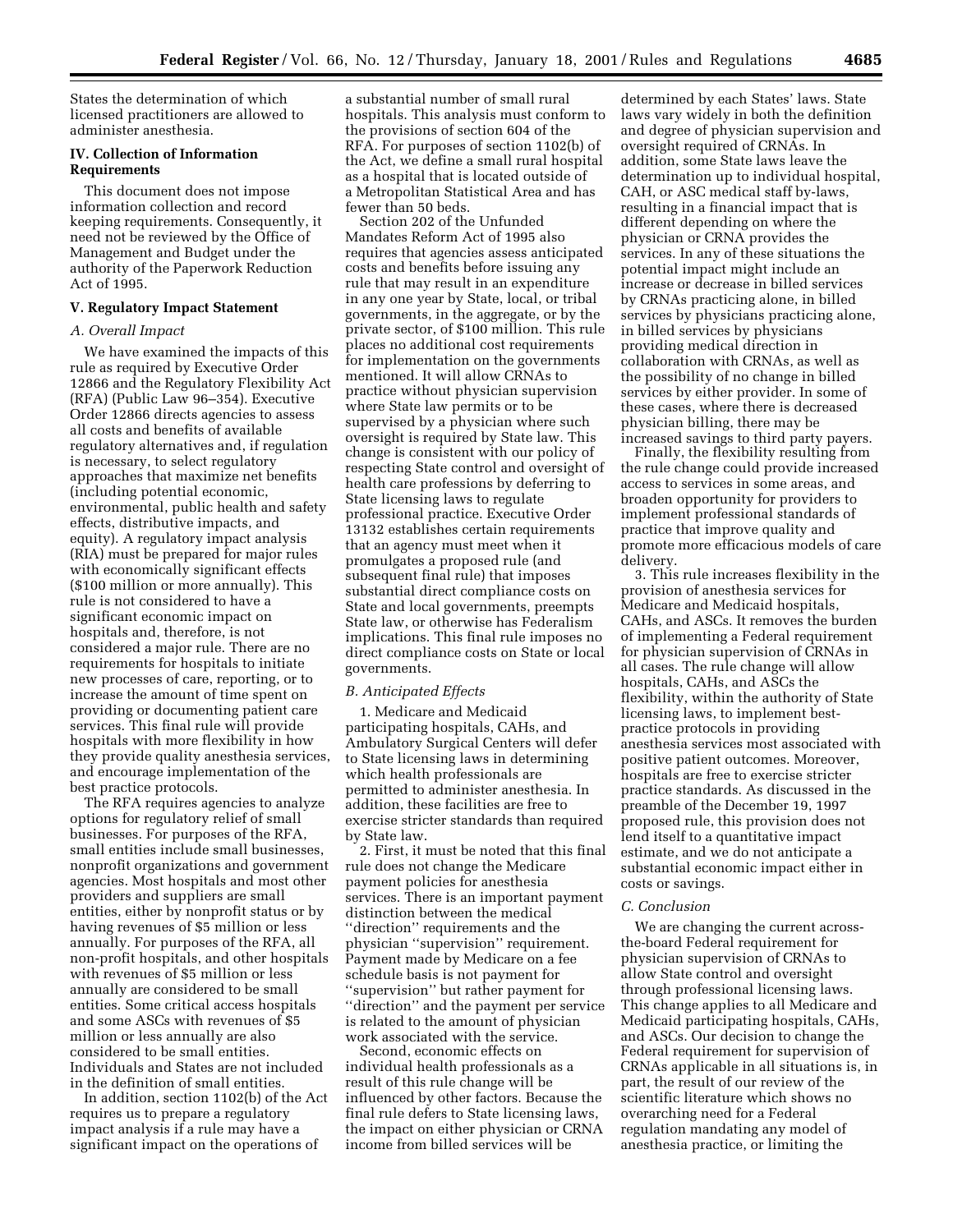practice of any licensed professional. The clinical evidence indicates anesthesia outcomes have improved substantially in recent years such that anesthesia is a relatively safe procedure. Both our literature review and comment analysis made clear that there is such a range of variables and influences to be considered (for example, patient types, surgical procedure, and/or availability of technology) that a single Federal requirement applicable in all situations is unnecessary and may actually interfere with factors that promote quality patient outcomes.

For these reasons, we are not preparing analyses for either the RFA or section 1102(b) of the Act because we have determined, and we certify, that this rule will not have a significant economic impact on a substantial number of small entities or a significant impact on the operations of a substantial number of small rural hospitals.

In accordance with the provisions of Executive Order 12866, this regulation was reviewed by the Office of Management and Budget.

#### **VI. Federalism**

We have reviewed this final rule under the threshold criteria of Executive Order 13132, Federalism. We have determined that it does significantly affect the rights, roles, and responsibilities of States. This final rule removes the Federal guideline that requires CRNAs to be supervised by a

physician and allows the laws of the States to determine which practitioners are permitted to administer anesthetics and the level of supervision required.

### **List of Subjects**

## *42 CFR Part 416*

Health facilities, Kidney diseases, Medicare, Reporting and recordkeeping requirements.

### *42 CFR Part 482*

Grant programs-health, Hospitals, Medicaid, Medicare, Reporting and recordkeeping requirements.

### *42 CFR Part 485*

Grant programs-health, Health facilities, Medicaid, Medicare, Reporting and recordkeeping requirements.

For the reasons set forth in the preamble, 42 CFR Chapter IV is amended as set forth below:

# **PART 416—AMBULATORY SURGICAL SERVICES**

1. The authority citation for Part 416 continues to read as follows:

**Authority:** Secs. 1102 and 1871 of the Social Security Act (42 U.S.C. 1302 and 1395hh).

# **Subpart C—Specific Conditions for Coverage**

2. Section 416.42 is amended by revising paragraph (b) to read as follows:

**§ 416.42 Condition for coverage—surgical services.**

\* \* \* \* \*

(b) *Standard: Administration of anesthesia.* Anesthesia must be administered by a licensed practitioner permitted by the State to administer anesthetics.

\* \* \* \* \*

# **PART 482—CONDITIONS OF PARTICIPATION FOR HOSPITALS**

3. The authority citation for part 482 continues to read as follows:

**Authority:** Secs. 1102 and 1871 of the Social Security Act (42 U.S.C. 1302 and 1395hh), unless otherwise noted.

#### **Subpart D—Optional Hospital Services**

4. Section 482.52 is amended by revising paragraph (a) to read as follows:

#### **§ 482.52 Condition of participation: anesthesia services.**

\* \* \* \* \*

(a) *Standard: Staffing.* The organization of anesthesia services must be appropriate to the scope of the services offered. Anesthesia must be administered by only a licensed practitioner permitted by the State to administer anesthetics.

\* \* \* \* \*